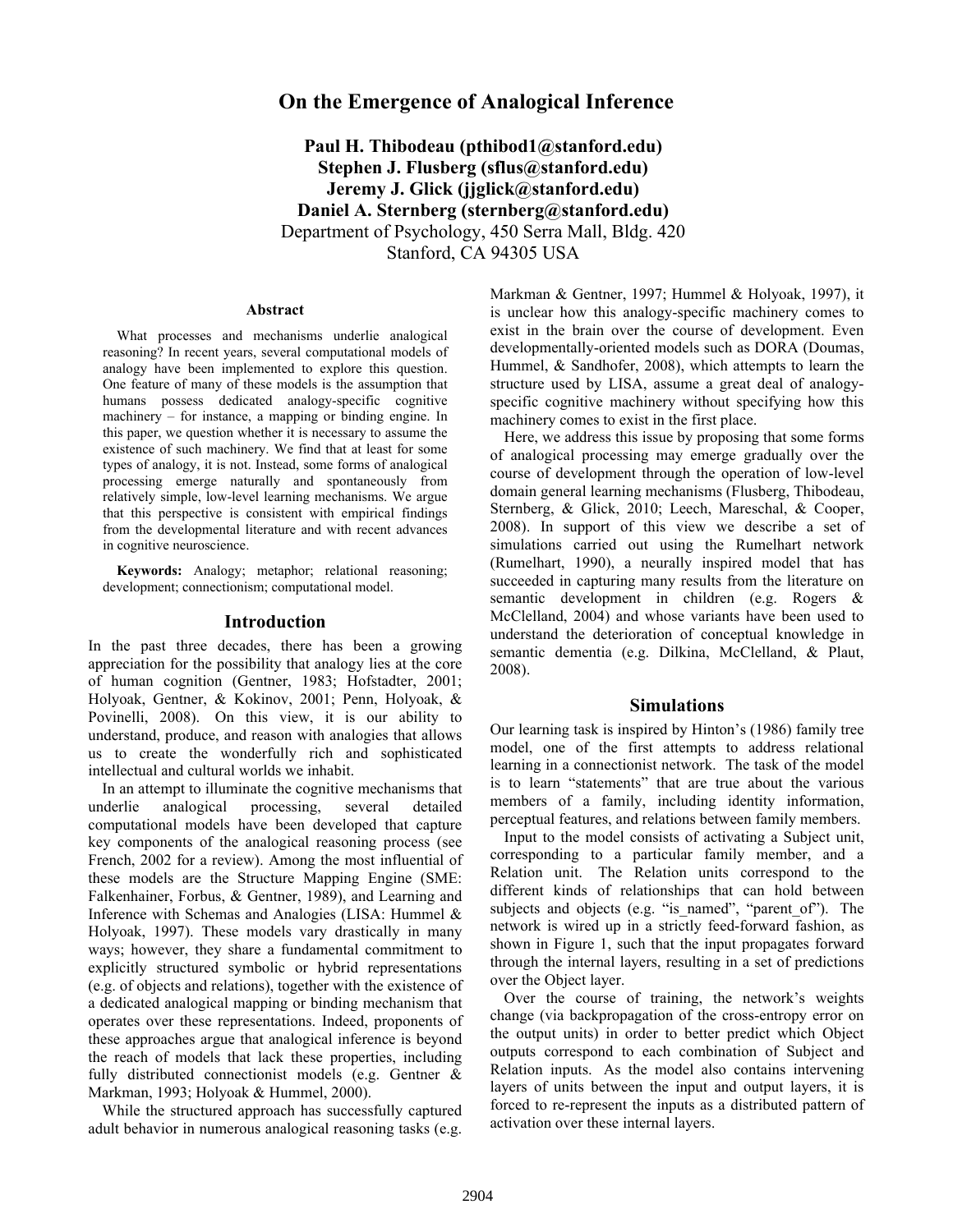The underlying model parameters were identical in all of the simulations that we present. In all cases, the learning rate was .005 and the network was trained for 10,000 epochs. Results were averaged over 10 runs of each network in order to provide statistical tests. The hidden layers were identical in each case: 6 Subject Representation units and 16 Integration units. In all presented simulations, error on the training patterns was very low by the end of training (average cross-entropy error < .35).



Figure 1: The network architecture.

## **The Basic Model**

In the first simulation, the network learns about the Stripes and the Solids – two families with isomorphic relational structure (detailed in Table 1 and pictured in Figure 2) – with a single fact omitted about the Solid family. While the network knows that the daughter of the Solids owns their dog, it receives no information about who walks their dog. This network does a good job of learning the facts on which it is trained, but the question of interest is whether it can extend its knowledge to answer a question on which it received no training: who walks the Solids' dog?

| <b>SUBJECT</b>             | RELATION    | <b>OBJECT</b>                                 |
|----------------------------|-------------|-----------------------------------------------|
| Daughter <sub>Stripe</sub> | is named    | Stripe, Daughter <sub>Stripe</sub>            |
| Daughter <sub>Stripe</sub> | is_a        | Stripe, human, child, daughter                |
| Daughter <sub>Stripe</sub> | has         | blond hair, blue eyes                         |
| Daughter <sub>Stripe</sub> | daughter of | Mom <sub>Stripe</sub> , Dad <sub>Stripe</sub> |
| Daughter <sub>Stripe</sub> | sister of   | Son <sub>Stripe</sub>                         |
| Daughter <sub>Stripe</sub> | owner of    | Dog <sub>Stripe</sub>                         |
| Dog <sub>Stripe</sub>      | walked by   | Daughter <sub>Stripe</sub>                    |
| Daughter <sub>Solid</sub>  | is named    | Solid, Daughter <sub>Solid</sub>              |
| Daughter <sub>Solid</sub>  | is a        | Solid, human, child, daughter                 |
| Daughter <sub>Solid</sub>  | has         | brown hair, ponytail, green eyes              |
| Daughter <sub>Solid</sub>  | daughter of | Mom <sub>Solid</sub> , Dad <sub>Solid</sub>   |
| Daughter <sub>Solid</sub>  | sister of   | Sonsolid                                      |
| Daughter <sub>Solid</sub>  | owner of    | Dog <sub>Solid</sub>                          |
| Dog <sub>Solid</sub>       | walked by   | ??? (Daughter <sub>Solid</sub> )              |

Table 1: A subset of the information that the network learns about each family member.



Figure 2: An illustration of the Stripe and Solid families, which served as the source and target domain.

We can contrast two major predictions. Naively, one might think that the network runs on raw association. As the Solids' dog is most similar to the Stripes' dog, the network would therefore conclude that the Stripes' daughter walks the Solids' dog! Alternatively, we might expect that the network will encode the relational structure between the two families, and so will correctly conclude that the person in the appropriate position within the Solid family -- namely, the daughter -- will be the one who walks their dog. In fact, the latter is the case: the network decides that within the Solid family, the daughter walks the dog. A paired t-test contrasting the activation levels of the Stripes' daughter with the Solids' daughter was highly significant, *t*[9] = 7.75*, p* < .001 (see Figure 3).

To ensure that the network used the relational similarity between the two families in making this inference, we ran a second simulation, in which the model was trained only on the Solid family, with no information about the Stripe family. In this network, the model does not conclude that the daughter walks the dog. Instead, the network decides that the dog walks itself! A paired t-test contrasting the activation levels of the Solids' dog with the Solids' daughter was highly significant,  $t[9] = 5.61$ ,  $p < .001$  (see Figure 3).

Simulations 1 and 2 do not, however, distinguish another set of predictions. It is possible that the network has learned to align the two families, either with respect to their relational structure or shared perceptual features, but only in an exact way. On this account, the model may have placed both mothers, both daughters, and both dogs in correspondence.

On the other hand, perhaps the network has learned the details of the family relations within each family as well as across families. In this case, it could learn a regularity like "whoever owns the dog, walks the dog," which is driven neither by perfect, global structural alignment nor by associations between surface features. This kind of relational binding is closely related to those tasks that previous researchers have argued can only be done using a distinct mapping mechanism operating over explicit symbols (e.g. Gentner & Markman, 1993; Holyoak &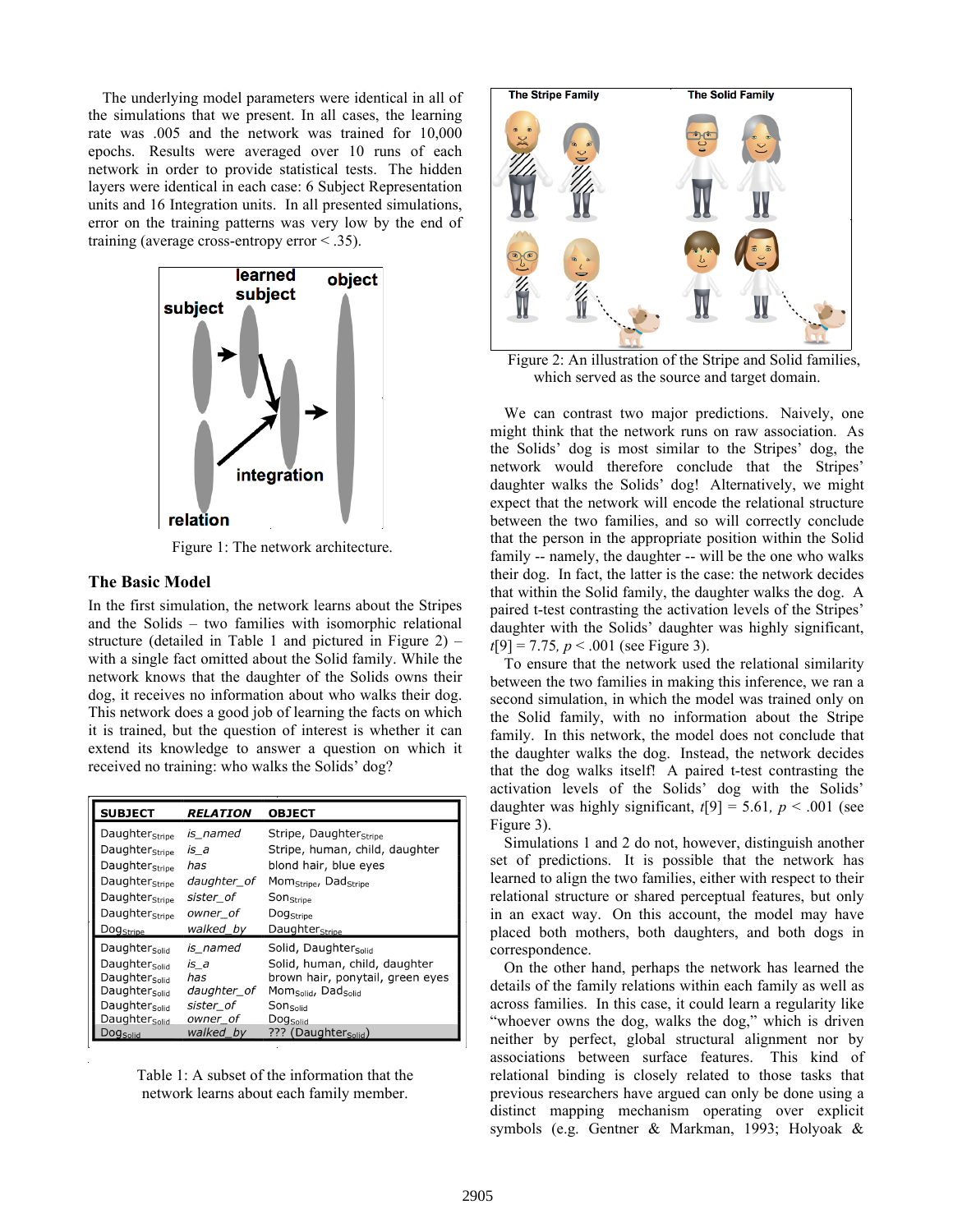

Figure 3: Activation levels for the target units in the first three simulations.

Hummel, 2000). Therefore, it would be a surprising and exciting finding if this network were able to succeed in such an abstract relational mapping task.

In order to distinguish between these hypotheses, we ran a third simulation, very similar to the first, except that in the Stripe family, the *son*, not the daughter, both owns and walks the dog. In this case, the network can only succeed in inferring that the Solids' daughter walks the dog if it learns the details of the relational structure, and in particular the regularity between owning a dog and walking it. This is precisely what occurs. Separate tests contrasting the activation level of the Solids' daughter with the activation level of the Stripes' son,  $t[9] = 2.58$ ,  $p < .05$ , the Solids' son, *t*[9] = 2.95*, p* < .05, and the dog, *t*[18] = 3.35*, p*  < .01, are all significant (see Figure 3).

This demonstrates that raw co-occurrence, or other simple associative processes which are often believed to underlie the performance of error-driven learning models (e.g., Hummel, 2010 in reply to Ramscar, Yarlett, Dye, Denny, & Thorpe, 2010), is not the key to learning in this model. It is, however, interesting to notice that the Stripes' son is the model's choice early in training, suggesting that the network first tends to make judgments predominately based on surface similarity, but over time shifts towards judgments based on relational similarity. This "relational shift" has been widely observed in the literature on the development of analogical reasoning abilities (e.g. Goswami, 1992). Intriguingly, this pattern is observed throughout the various simulations presented in this paper.

# **Extending The Model**

We have shown a basic set of simulations that succeed in performing analogical inference from a family that is fully described to one that is less fully described. In the simulations below, we will extend the basic model in several directions, addressing possible objections to our claim that it is in fact succeeding at analogical inference. Each of these models will extend the third simulation, in

which the son of one family owns and walks the dog, and the task of the model is to infer that the daughter of the other family, who owns the dog, also walks it.

**Inexact Match – Can the model align non-isomorphic structures?** We can investigate the extent to which the network relies on perfectly overlaying the two families by making the family structures only approximately match. In the fourth simulation, the Stripes have three children, two sons and a daughter, and one of the sons again owns (and walks) their dog. The Solid family still has two children, one son and one daughter, and their daughter owns the dog. Despite these changes, the model continues to make the inference that she probably walks the dog as well. A paired t-test contrasting the activation levels of the Solids' daughter with the Stripes' son was highly significant,  $t[9] =$ 4.28,  $p < 0.01$ . This demonstrates that the network can learn to draw inferences over structures, like many of those in previous work (such as Falkenhainer et al., 1989), which are only partially alignable.

**Distributed Inputs – Does the model rely on implementing symbols?** We have claimed that the success of this network depends on its development of distributed, subsymbolic representations, with which it can integrate the perceptual and the relational information about the family members within a high-dimensional representational space. Others might argue instead that the network is simply implementing symbols, and succeeds by performing some syntax-like transformation on those symbols. Such an argument may point to the localist input units representing the family members. We argue that the localist inputs are a useful simplification, but that focusing on them is a distraction, as the network can never directly exploit these localist units. Instead, it is required to re-represent each item as a pattern of activation over a hidden layer, as described above.

To make this point more clearly, we ran a fifth simulation that used distributed input representations for the family members. Following a model by Rogers and McClelland (2004), these were simply chosen to be each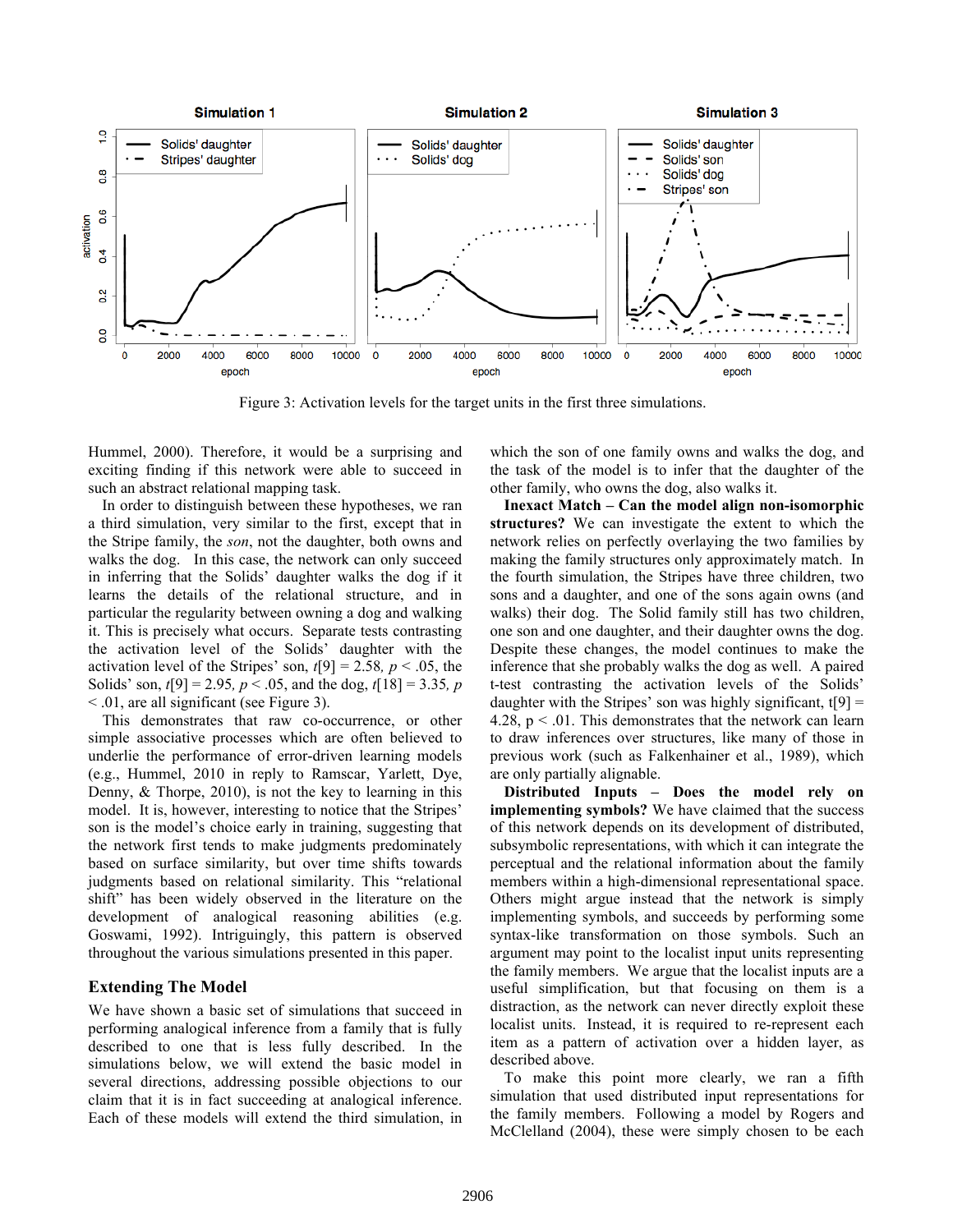family member's corresponding perceptual features. This should not assist the network in acquiring the relational structure; if anything, it should bias the network towards the surface-level perceptual features for generalization. Nevertheless, the network still infers that the owner of the dog walks it, transferring from the Stripes' son to the Solids' daughter. A paired t-test contrasting the activation levels of the Solids' daughter with the Stripes' son was highly significant,  $t[9] = 6.05$ ,  $p < .001$ .

**Non-overlapping Outputs – Does the model require perceptual overlap?** On the other hand, one might argue that the architecture is biased in the opposite direction: the more direct overlap between the two families at the feature level (that is, at the Output layer), the less work the model needs to do to align their structures. What if only the relational similarity is available, as might be the case when constructing analogical mappings across very different domains of knowledge? This kind of analogy may be critical for explaining how analogy can subserve cognition and reasoning more generally.

To test this, we constructed a sixth simulation that had completely non-overlapping output units. The network essentially had two copies of each output property, so that each family's target representations were totally distinct. To succeed in generalizing the relation between the two families, the network would need to align the structures even in the absence of any surface-level similarity between the two families. And this is precisely what it did. Again, when the network is told that, in the Stripe family, the son owns and walks the dog, it concludes that for the Solids, the owner of the dog -- the daughter -- must also walk it. A paired t-test contrasting the activation levels of the Solids' daughter with the Stripes' son was significant, *t*[9] = 3.58*,*   $p < .01$ .

**Scaling up – Can the model make inferences when given more than two families?** Finally, it remains to be shown that the ability of the model to make analogies does not depend on it living in a world with only two different structures. Is it able to extend its learning to multiple families?

In this final simulation, the network learned about four rather than two distinct families (adding the Dash family and the Dot family). In this training set, a different person walks the dog in each family. Additionally, two of the families have slightly different structures: one has only a son, another has two sons and a daughter. Despite this added complexity, the network infers that in the target family, the daughter must also walk the dog. A withinsubjects ANOVA using a planned contrast comparing the activation values of the Solids' daughter with the Stripes' son, the Dashes' mother, and the Dots' father (each a dog walker in their respective family) was significant,  $F[1,36] =$ 42.40,  $p \le 0.01$ . Paired t-tests contrasting the activation levels of the Solids' daughter with the dog walkers in each of the other families including the Solids' son (*t* [9]=7.39, *p*  $<$  0.01), the Dashes' mother (*t*[9]=7.37, *p*  $<$  0.01), and the Dots' father  $(t[9]=7.31, p<.001)$  were also significant.

# **Discussion**

To summarize the results of the above simulations, we have demonstrated that analogical reasoning can emerge from a general, neurally inspired connectionist model of semantic learning and reasoning. Critically, this analogical inference: (1) is driven by generalization from a source domain to a target domain; (2) relies on abstract relational structure, not surface-level similarities or direct featural associations or co-occurrences; (3) parallels important features of the development of analogy in children; (4) can operate over structures which only approximately match, or which are only partially alignable; (5) exploits structural similarity even in the absence of explicit overlap, allowing the possibility of cross-domain analogical inference in guiding learning; and (6) scales up to more complex training sets.

How is it that a connectionist model can succeed at this kind of analogical inference task? As we have demonstrated in several variations of the model, it is not due to any direct co-occurrence of feature, nor is it due to any kind of surface-level similarity between the items. Instead, we argue that part of the answer involves the progressive differentiation of its representations over the course of development. Initially, all the weights are set to very small random values, so the network essentially treats every family member, and every relation, as being the same. Over the course of training, the model learns to "pull apart" those representations that must be differentiated in order to produce the right answers. However, it only does so in response to erroneous predictions. This biases the network to reuse as much representational structure as it can get away with.

In this particular network, the families share a great deal of structure. As a result, the network's representations of the families become aligned over the course of training – since this allows the network to learn more efficiently (i.e., to reduce error more quickly). The side effect of this representational overlap is that when the network learns a fact about one family (e.g. one dog's owner walks it), the representations of the members of the other family (e.g. between that dog and its owner) get to come along for the ride. This is not to say that the model is stuck with its first guess about the structure of the world. As we indicated in the description of Simulation 3, and as is visible in other simulations, the model undergoes a developmental shift from predominantly perceptual to predominantly relational inference, when the environment warrants such a shift.

We can observe the process of progressive differentiation in this network by looking at a clustering diagram of activation patterns along the Subject Representation layer at different points in time for simulation 3 (see Figure 4). Early in training, the network groups items essentially at random, since the weights were initialized to very small values. Later in training, the network's representations capture both the surface similarities and the relational similarities between items. Progressive differentiation in semantic networks has been explored more extensively in previous work (Flusberg et al., 2010; Rogers & McClelland, 2004).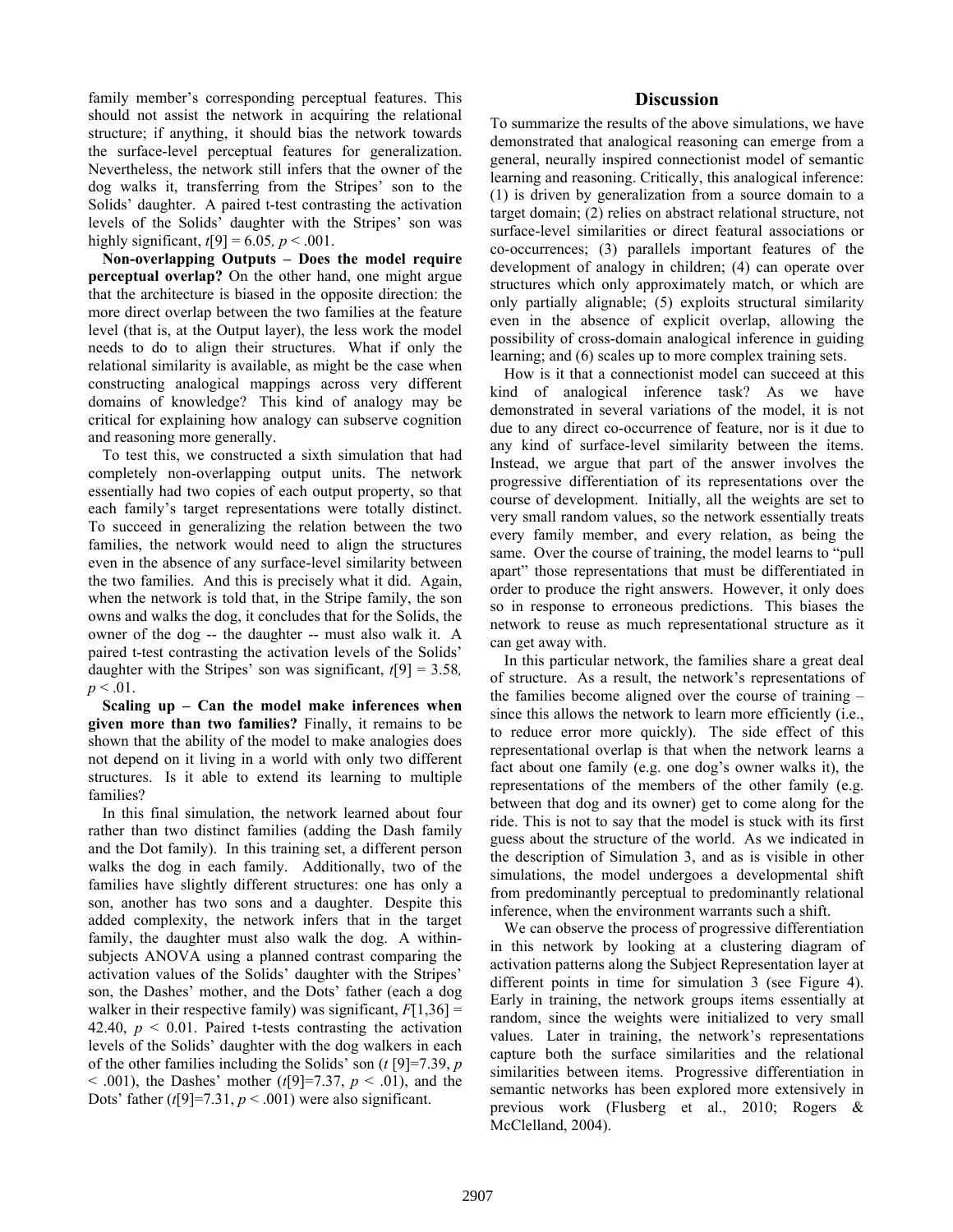

Figure 4: The hierarchical clusters above illustrate the similarity structure of the learned Subject representations in Simulation 3. Early in training (the upper panel), the network does not group individuals by family or relation. Later in training, at 1,300 epochs (the lower panel), the network has aligned the families according to their relational similarity.

It is also important to clarify what aspects of the environment we believe are encoded in our training patterns. Many of these patterns, such as those representing the visual features of the family members, might be thought of as arising from perception. However, others, particularly those representing familial relations such as "mother of" and "owner of", are much more likely to be encoded linguistically than visually. That is, part of our story is that learners hear language describing the people and things around them at the same time as they experience them directly, and these different sources of information are integrated whenever (as we think is almost always the case) there is some coherent covariation of information between the several sources (Rogers & McClelland, 2004). This is consistent with a great deal of empirical work demonstrating that relational language facilitates analogical inference and drives the relational shift in analogical

development (Gentner, Simms, & Flusberg, 2009; Loewenstein & Gentner, 2005). Therefore, this approach views relational labels as another set of environmental regularities, serving the function of augmenting the statistical structure of the environment in ways that facilitate learning analogical representations (rather than as explicitly symbolic representations in the brain).

In one sense, then, our model supports the view that analogy is a special component of cognition, because it allows us to draw inferences about things we haven't directly experienced. In another sense, however, analogy is not special, in that we do not posit a separate set of cognitive machinery in order to accomplish analogical inference. Instead, these inferences emerge as a byproduct of learning to predict outcomes in an environment that contains relevant relational structure.

Previous work has highlighted the difficulties of pursuing subsymbolic accounts of analogy (e.g. Gentner & Markman, 1993; Holyoak & Hummel, 2000). In part because of the lack of progress in this direction, some researchers have gone so far as to claim that analogical reasoning requires at least some explicitly symbolic representations, or even that a subsymbolic account is impossible in principle. Our model is, of course, not the first to counter these claims (see, e.g., Leech et al. 2008). On the other hand, it may be the first to demonstrate that a model equipped with subsymbolic representations can make novel analogical inferences. Leech and colleagues (2008) pointed to a possible reframing similar to our own (and to the principle of coherent covariation described in Rogers & McClelland, 2004), suggesting that, "analogical inferences might best be understood as novel generalizations governed by the distributional information about which input features and relations co-vary across the base and target domains" (p. 403).

This is not to say that this kind of semantic network can account for all of human cognition. Far from it! We do not believe that these models can even explain all of human analogy. Many of the analogy tasks used in previous work, which models like SME and LISA can capture so well, rely on cognitive processes which we do not even attempt to model (e.g. Markman & Gentner, 1997; Morrison et al., 2004). In particular, we would agree that some of these tasks may rely on strong working memory and cognitive control processes, one-shot learning and episodic memory, and much richer linguistic abilities than we implement in this model. In our model, we treat relational language as a simple environmental cue, encoding a certain kind of statistical structure that is then used to shape semantic representations. While this is one important role of language in analogical reasoning, it is not the only one; the ability to verbally re-describe a situation to oneself, for example, is an important tool in many higher-level reasoning tasks (Williams & Lombrozo, 2010).

Therefore, we would like to suggest that one major unsolved problem is the integration of the kind of slowlearning semantic cognition model described in this paper with the online, structurally explicit models already in place. The extensive and valuable work on models such as